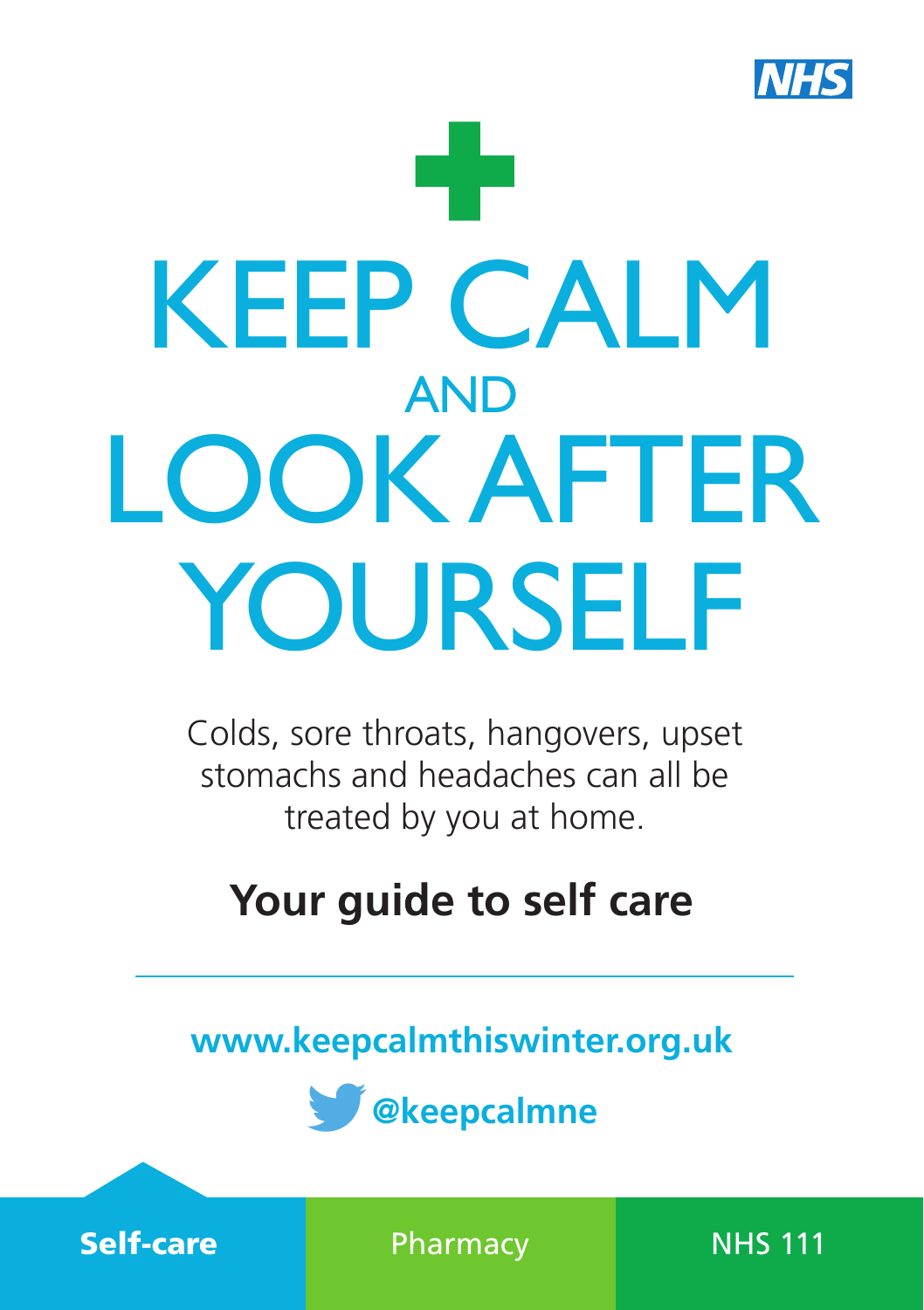## Keep calm and be ready for winter

During the winter months, the demand for NHS services increases significantly as cold weather means there are more slips, trips and injuries. Generally more of us feel unwell during the winter as we spend more time indoors and coughs and colds are passed around our family, friends and colleagues at work.

This all adds up to more of us having an accident or becoming unwell with a winter bug, meaning more people want to see their GP, attend accident and emergency or call 999.

If you are normally healthy there are many winter ailments and illnesses that can be easily treated at home with the aid of some common sense advice and a range of medicines you can buy from a shop or local pharmacy.

By looking after yourself first, you can help free up the time of your GP, meaning they can spend that time looking after people with more complex health conditions who are less able to shrug off winter illnesses and become seriously unwell as a result.

To help you during the winter months, we have prepared a guide to show you how you can treat some common winter illnesses.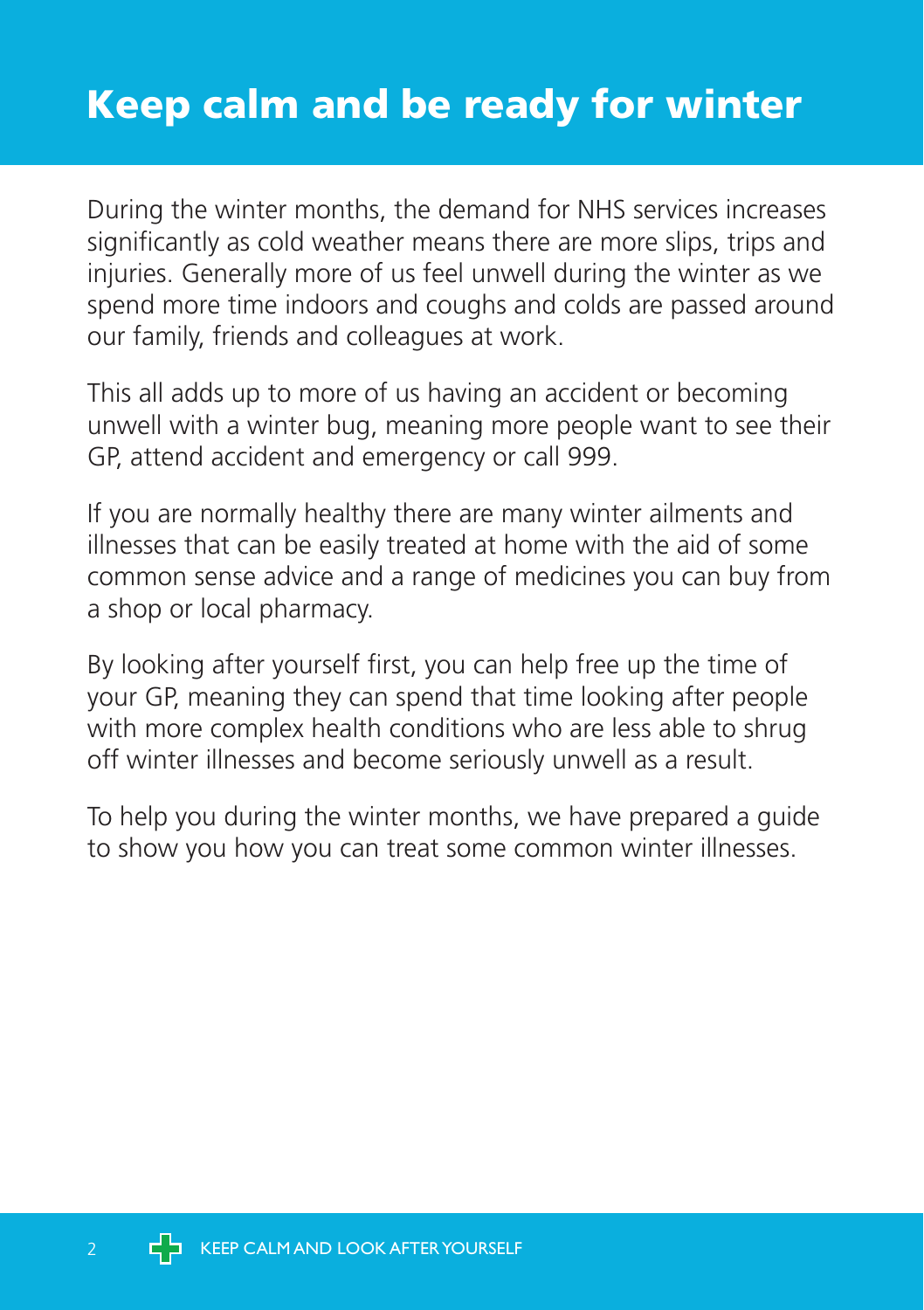# What's in this guide?

| <b>General advice for winter</b>               | 4  |
|------------------------------------------------|----|
| What medicines should I have at home?          | 6  |
| <b>Colds and coughs</b>                        | 10 |
| Flu                                            | 12 |
| <b>Aches, pains and soreness</b>               | 13 |
| Sore throat                                    | 14 |
| Upset stomach, diarrhoea and vomiting          | 16 |
| <b>Cold sores</b>                              | 18 |
| Advice on when you should<br>seek further help | 19 |
| Information on your local NHS services         | 20 |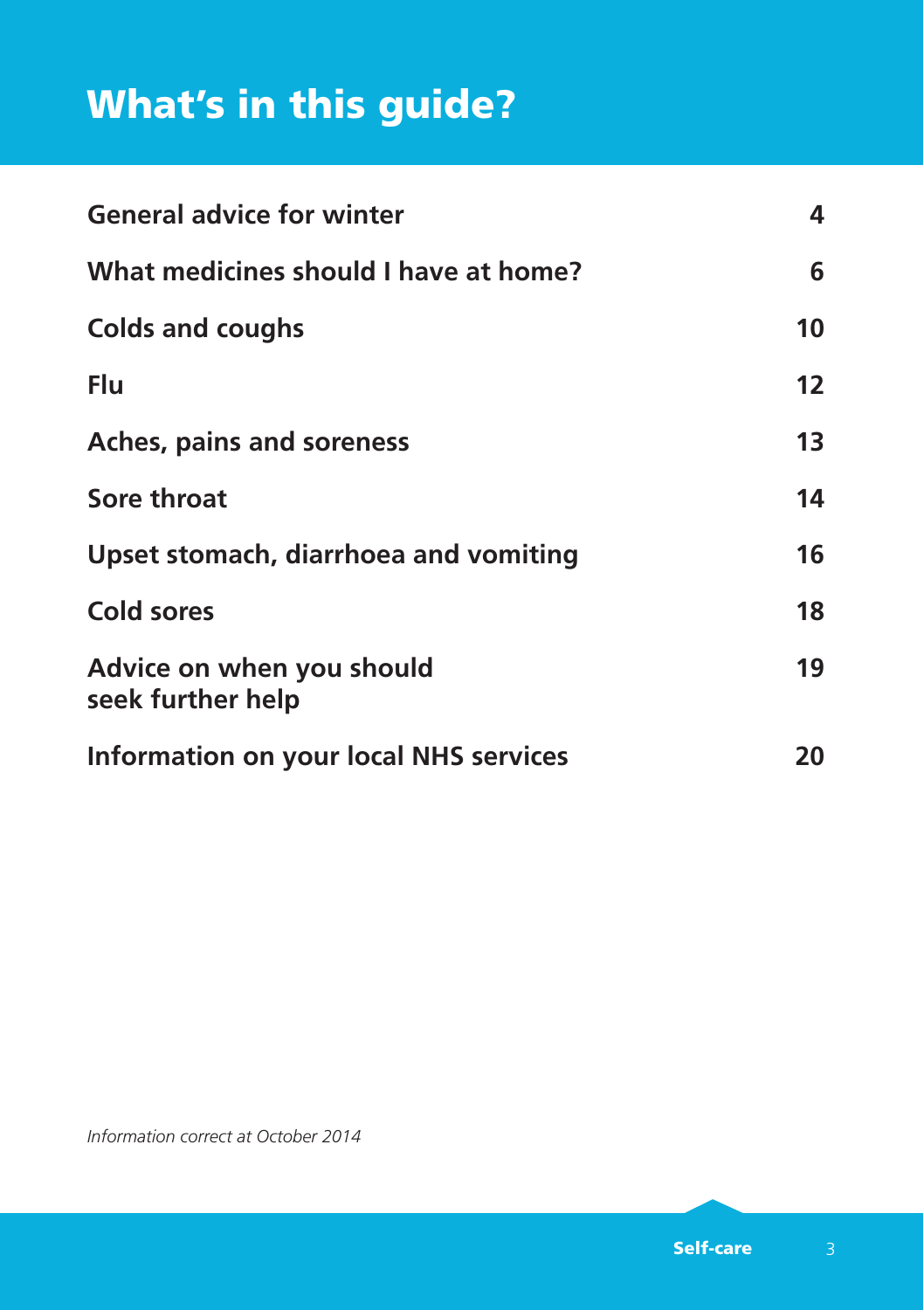#### **Your local pharmacist can help**

Pharmacists are experts in the use of medicines and are able to diagnose and offer treatment for a range of minor illnesses and ailments immediately, without the need to make an appointment. They are open long hours, at weekends and evenings and can be found on the local high street and in supermarkets.

Pharmacists can give advice, or where appropriate, medicines that can help to clear up the problem and offer a range of branded or non-branded medicines. If you have any questions about any medicines, they would be happy to talk to you.

Instead of booking an appointment with your GP, you can see your local pharmacist any time by just walking in.

#### **Make sure you order your repeat prescription**

If you or someone you care for requires medicines regularly, make sure you order and collect repeat prescriptions in good time to ensure you or your family have enough medicine to last over the festive period. Many of the calls to out of hours health services are for emergency repeat prescriptions when people have run out of their medication – a situation that could be avoided with some forethought and planning. By thinking ahead about your regular medication you are helping our busy out of hours doctors and nurses.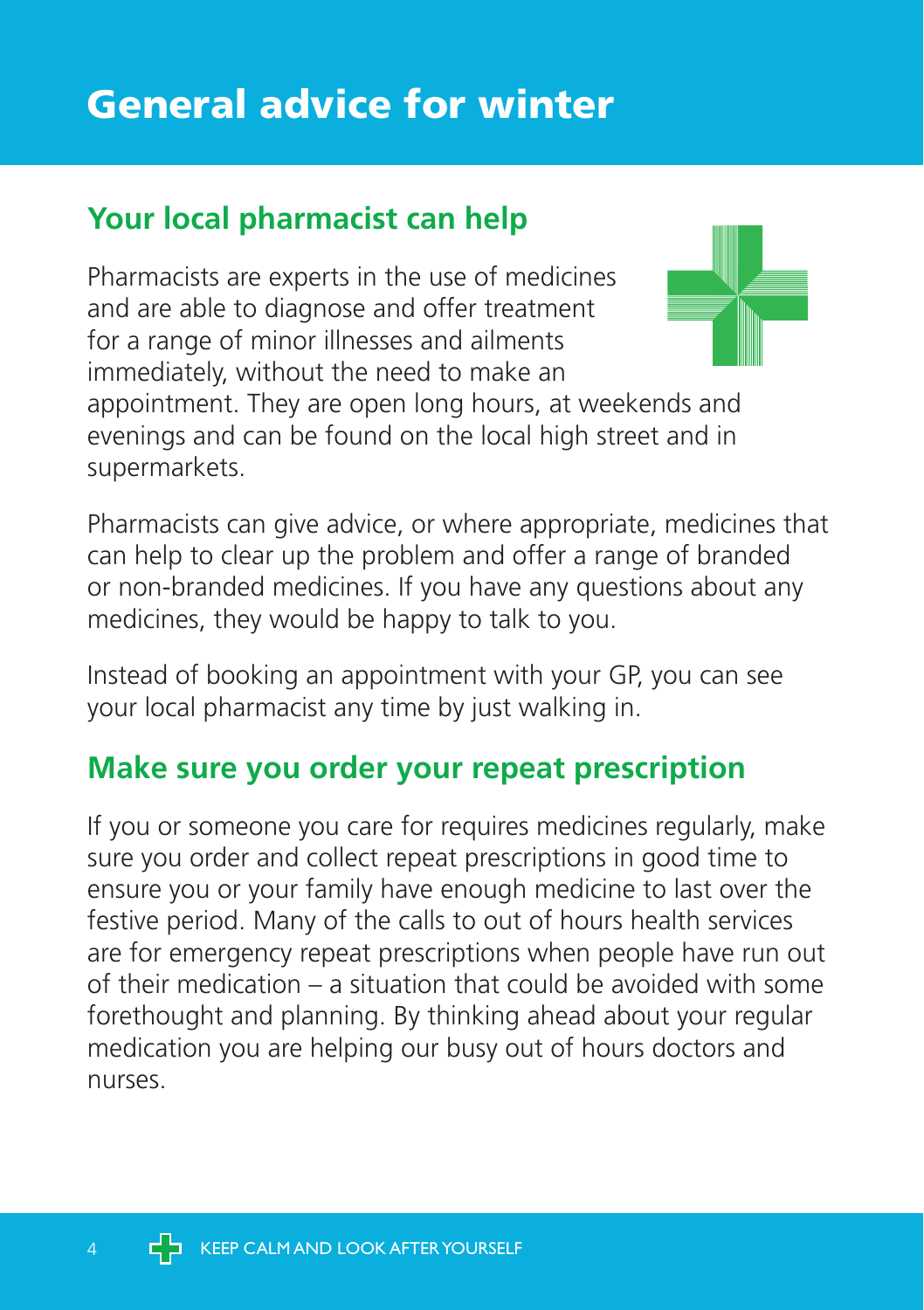## **Know when your GP surgery will be open**

Your local GP practice will be closed over the festive period and may also offer limited appointments around Christmas and New Year. If you need to see a GP when the practice is closed, contact the NHS 111 service.



#### **Antibiotics aren't always the answer**

Antibiotics can save lives. Using them wisely is the only way to preserve their strength for future bacterial illnesses.

Many winter illnesses such as colds, sore throats and flu are caused by viruses which won't respond to antibiotics. Antibiotics only fight infections caused by bacteria.

Bacteria can adapt and find ways to survive the effects of an antibiotic. They become 'antibiotic resistant' so that antibiotics no longer work. The more an antibiotic is used the more resistant bacteria become to it.

Antibiotics can have side effects as they upset the natural balance of bacteria in your body and this allows other more harmful bacteria to increase. Common symptoms can result in diarrhoea and/or thrush.

It's important that we use antibiotics the right way, to slow down resistance and make sure these life-saving medicines remain effective for us and future generations.

Antibiotics aren't always the answer. Take rest and paracetamol and drink plenty of fluids instead.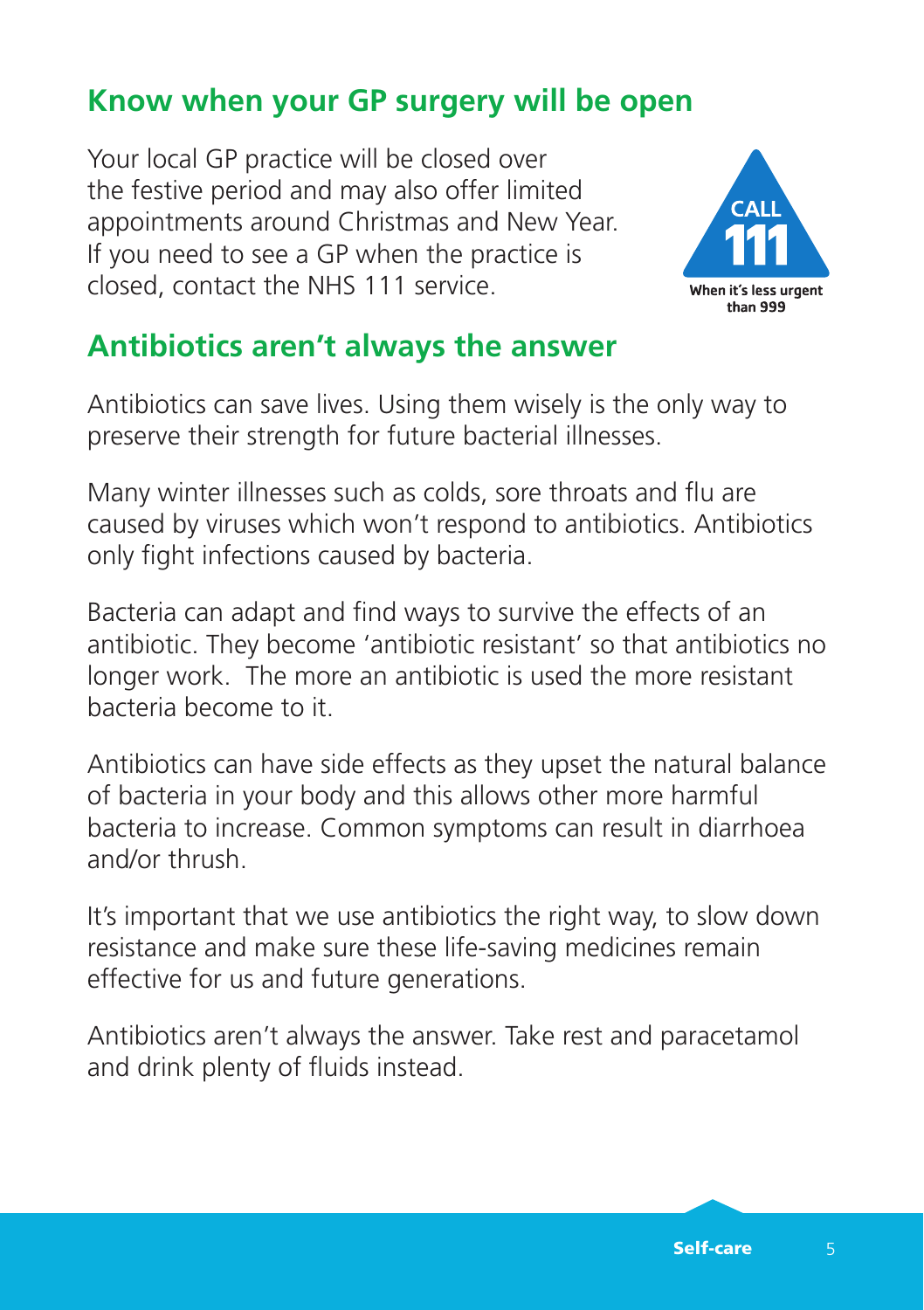# What medicines should I keep at home?

Even minor illness and ailments – such as colds, headaches or diarrhoea – can disrupt your life and make you feel grotty.

You can be prepared for most common winter ailments by keeping a well-stocked medicine cabinet at home and feel better in a couple of days without the need to see a doctor.

#### **Remember:**

- **+** Always follow the direction on medicine packets and information leaflets
- Never exceed the stated dose
- Always keep medicines out of sight and reach of children
- $\pm$  Keep your medicines in a high and lockable cupboard in a cool, dry place

Here are some of the medicines that we recommend that you should keep in your medicine cabinet. You should also keep a well-prepared first aid kit as this can help to treat minor cuts, sprains and bruises and can reduce the risk of cuts becoming infected.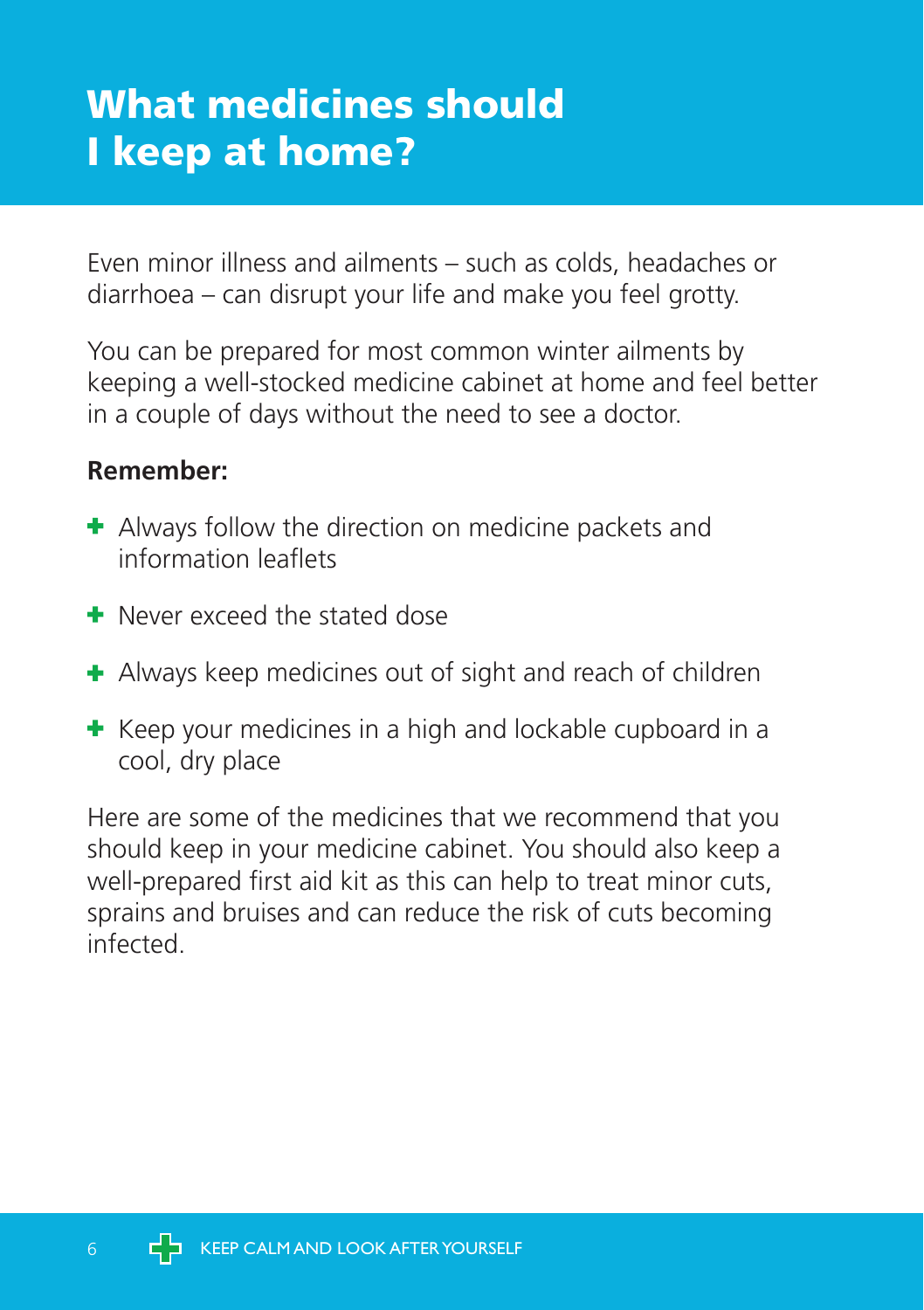| <b>Medicine or first aid</b>                                                                              | What it's used for                                                                                                                                                                                                                                                                                                                                                                                                                  |
|-----------------------------------------------------------------------------------------------------------|-------------------------------------------------------------------------------------------------------------------------------------------------------------------------------------------------------------------------------------------------------------------------------------------------------------------------------------------------------------------------------------------------------------------------------------|
| <b>Paracetamol and</b><br>ibuprofen                                                                       | Effective at relieving most<br>minor aches and pains<br>such as headaches, period<br>pain, inflammation in arthritis<br>and sprains.                                                                                                                                                                                                                                                                                                |
| <b>Oral rehydration salts</b><br>(such as Dioralyte®)                                                     | Fever, diarrhoea and vomiting<br>make us lose water and<br>essential minerals, and can<br>lead to dehydration. If you<br>have these symptoms and<br>can't continue your normal<br>diet, oral rehydration salts<br>can help to restore your<br>body's natural balance of<br>minerals and fluid and relieve<br>discomfort and tiredness. They<br>don't fight the underlying<br>cause of your illness, such as a<br>virus or bacteria. |
| <b>Antacids (come in</b><br>chewable tablets, or<br>tablets that dissolve in<br>water, or in liquid form) | We normally over indulge<br>during the festive period and<br>this can cause stomach ache,<br>heartburn or trapped wind.<br>A simple antacid will reduce<br>stomach acidity and bring<br>relief.                                                                                                                                                                                                                                     |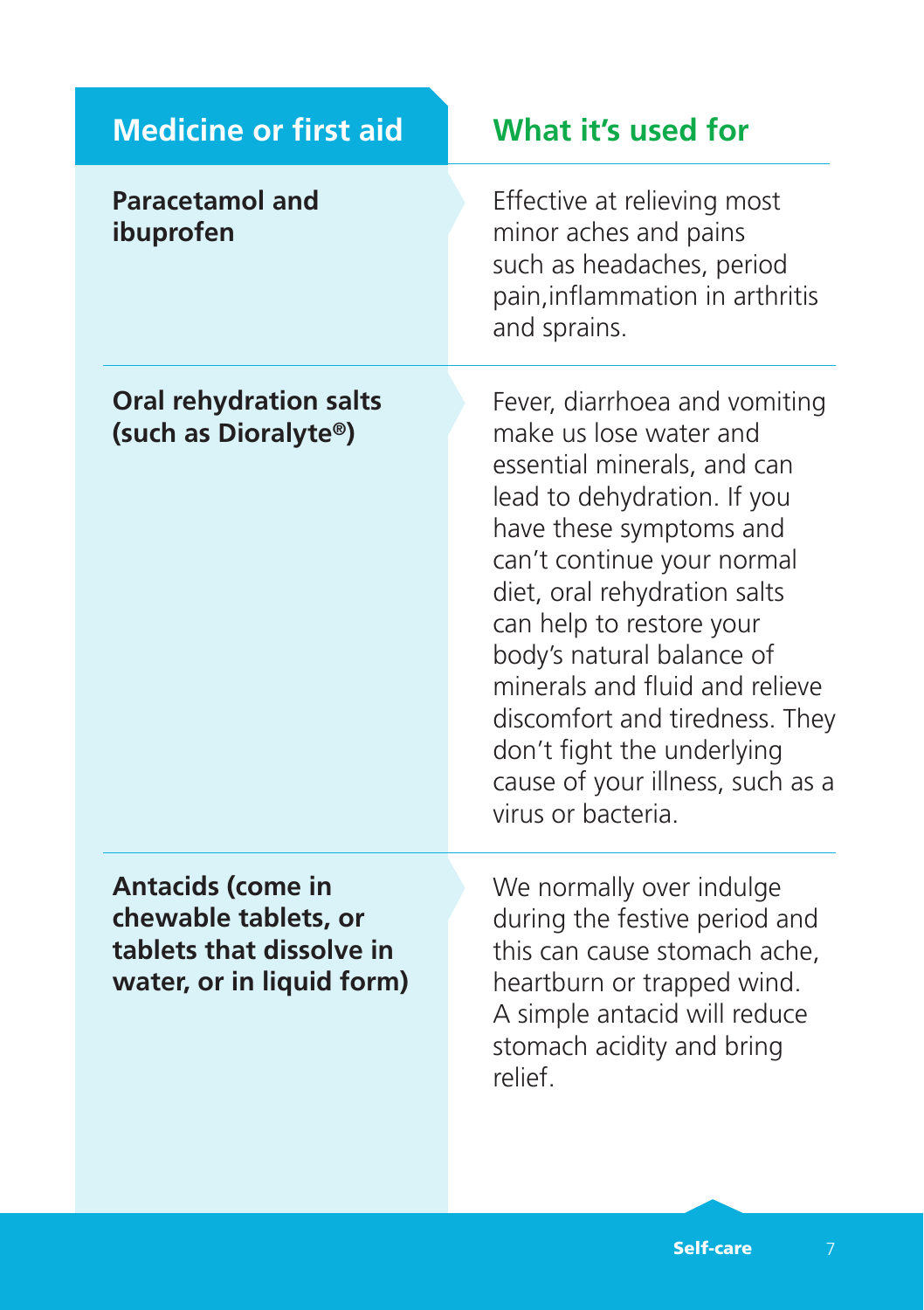| <b>Medicine or first aid</b> | What it's used for                                                                                                                                                                           |
|------------------------------|----------------------------------------------------------------------------------------------------------------------------------------------------------------------------------------------|
| <b>Bandages</b>              | These can support injured<br>limbs, such as fractures or<br>sprains and can also be used<br>to apply direct pressure to<br>larger cuts before being<br>treated in hospital.                  |
| <b>Plasters</b>              | A range of sizes, waterproof<br>if possible. You should clean<br>and dry the wound before<br>you apply the plaster.                                                                          |
| <b>Thermometer</b>           | Digital thermometers that you<br>put in your mouth produce<br>very accurate readings. A<br>thermometer placed under<br>the arm is a good way to read<br>a baby's temperature.                |
| <b>Antiseptic</b>            | This can be used to clean<br>cuts before they're dressed.<br>Most can treat a range of<br>conditions, including insect<br>stings. Alcohol-free antiseptic<br>wipes are useful to clean cuts. |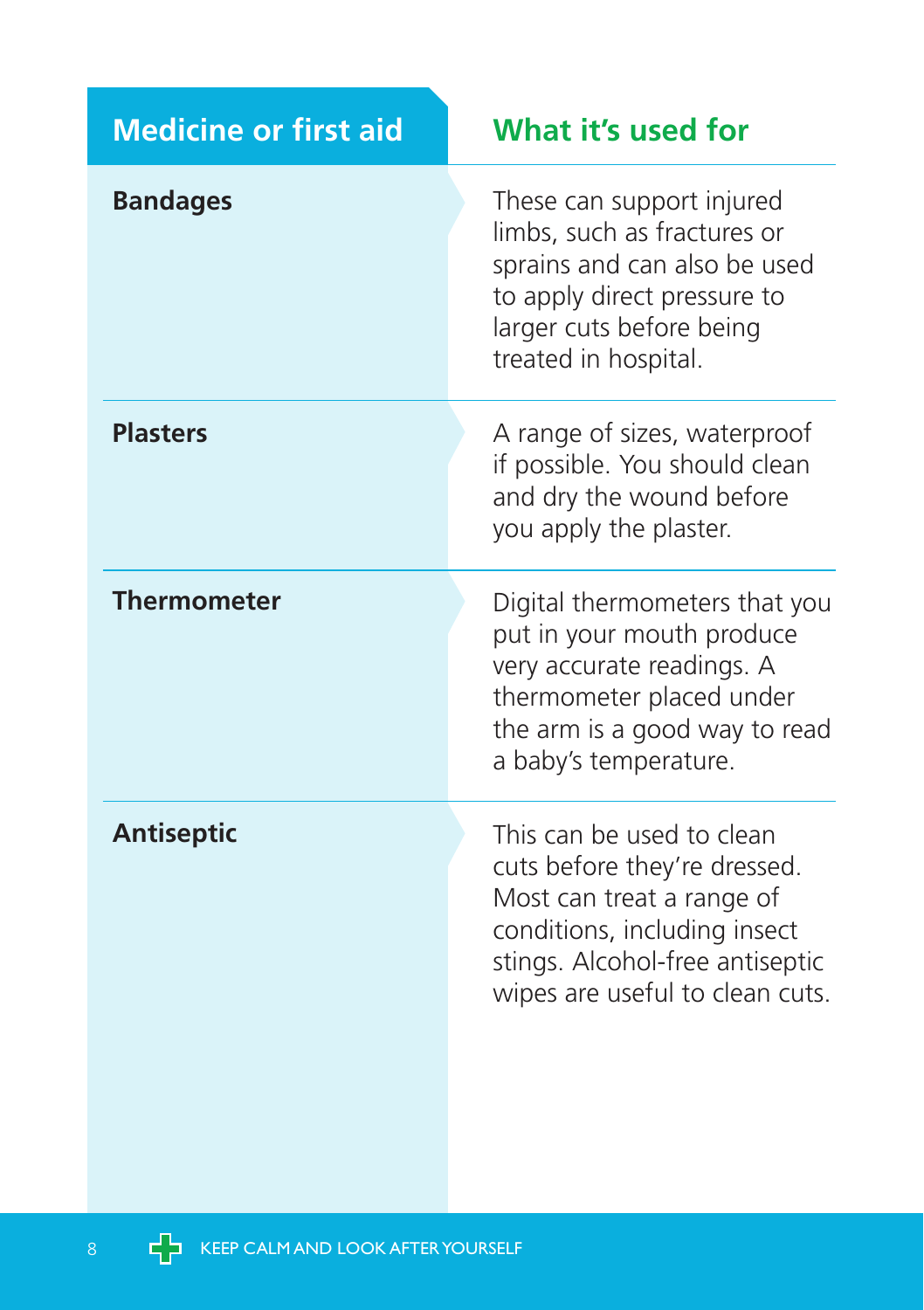| <b>Medicine or first aid</b> | What it's used for                                                                                                                                |
|------------------------------|---------------------------------------------------------------------------------------------------------------------------------------------------|
| <b>Eyewash solution</b>      | This will help to wash out grit<br>or dirt in the eyes.                                                                                           |
| <b>Sterile dressings</b>     | Larger injuries should be<br>covered with a sterile dressing<br>to prevent infection until<br>treatment can be given by a<br>health professional. |
| <b>Medical tape</b>          | This is used to secure<br>dressings. It can also be used<br>to tape an injured finger to<br>an uninjured one, creating a<br>makeshift splint.     |
| <b>Tweezers</b>              | For taking out splinters. If<br>splinters are left in, they can<br>cause discomfort and become<br>infected.                                       |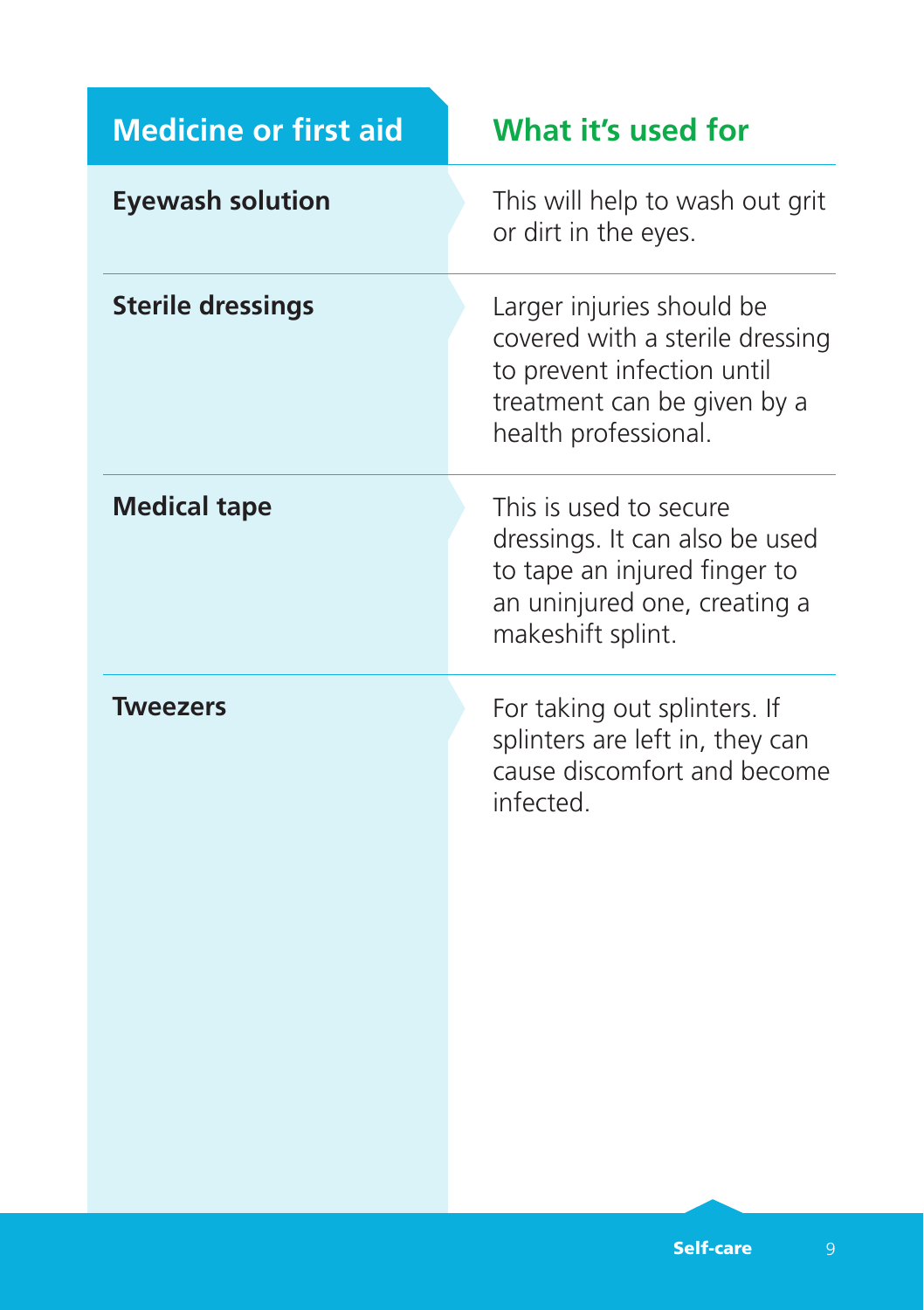# Colds and coughs

## **Symptoms**

The first symptom of a cold is usually a sore or irritated (tickly) throat. This is then followed by other symptoms, including:

- A blocked nose
- **+** Nasal pain and irritation
- + Sneezing
- $\pm$  A runny nose the discharge is usually clear and runny at first before becoming thicker and darker over the course of the infection
- Coughing
- $\bigoplus$  Hoarse voice
- **+** A general sense of feeling unwell

#### **Less common symptoms of a cold can include:**

- A mild temperature of around 38-39°C
- $H$ Headache
- + Earache
- + Muscle pain
- $\pm$  Loss of taste and smell
- $\div$  A feeling of pressure in your eyes or face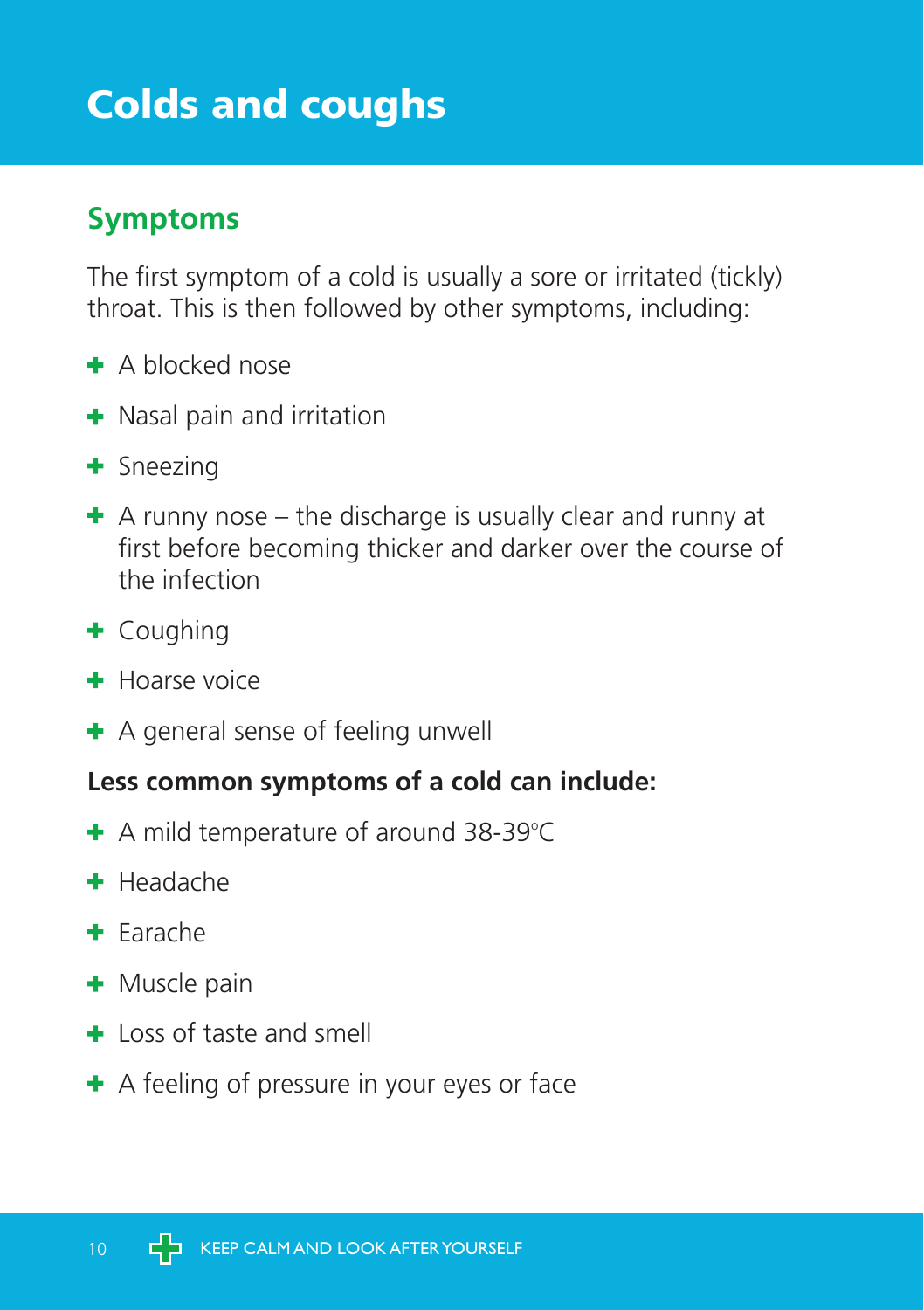#### **Duration**

The symptoms of a cold are usually at their worst during the first two to three days of the infection. In adults and older children the cold usually lasts for about a week, however, the cough could last for up to three weeks.

Colds tend to last longer in younger children who are under five. Their symptoms usually last for 10-14 days.

#### **Treatment**

In most cases, you can treat the symptoms of a cold at home:

- **+** Drink plenty of fluids to replace those lost due to sweating and a runny nose
- + Get plenty of rest
- **+** Gargling with salt water will relieve the symptoms of a sore throat
- $\div$  Vapour rubs these can help soothe the symptoms of a cold in babies and younger children
- $\div$  Painkillers paracetamol, and ibuprofen can help to reduce a fever and will also act as a painkiller. These painkillers can often be included in over the counter cold medicines, so it is important to check with your pharmacist or GP before taking a cold remedy if you're taking any other medicines. **NB: Aspirin and preparations containing aspirin should not be given to children under the age of 16**
- $\div$  Seek prompt medical advice for any child with a temperature above 39°C (above 38°C if aged less than 6 months)
- Antibiotics are not prescribed for colds as they have no effect on viruses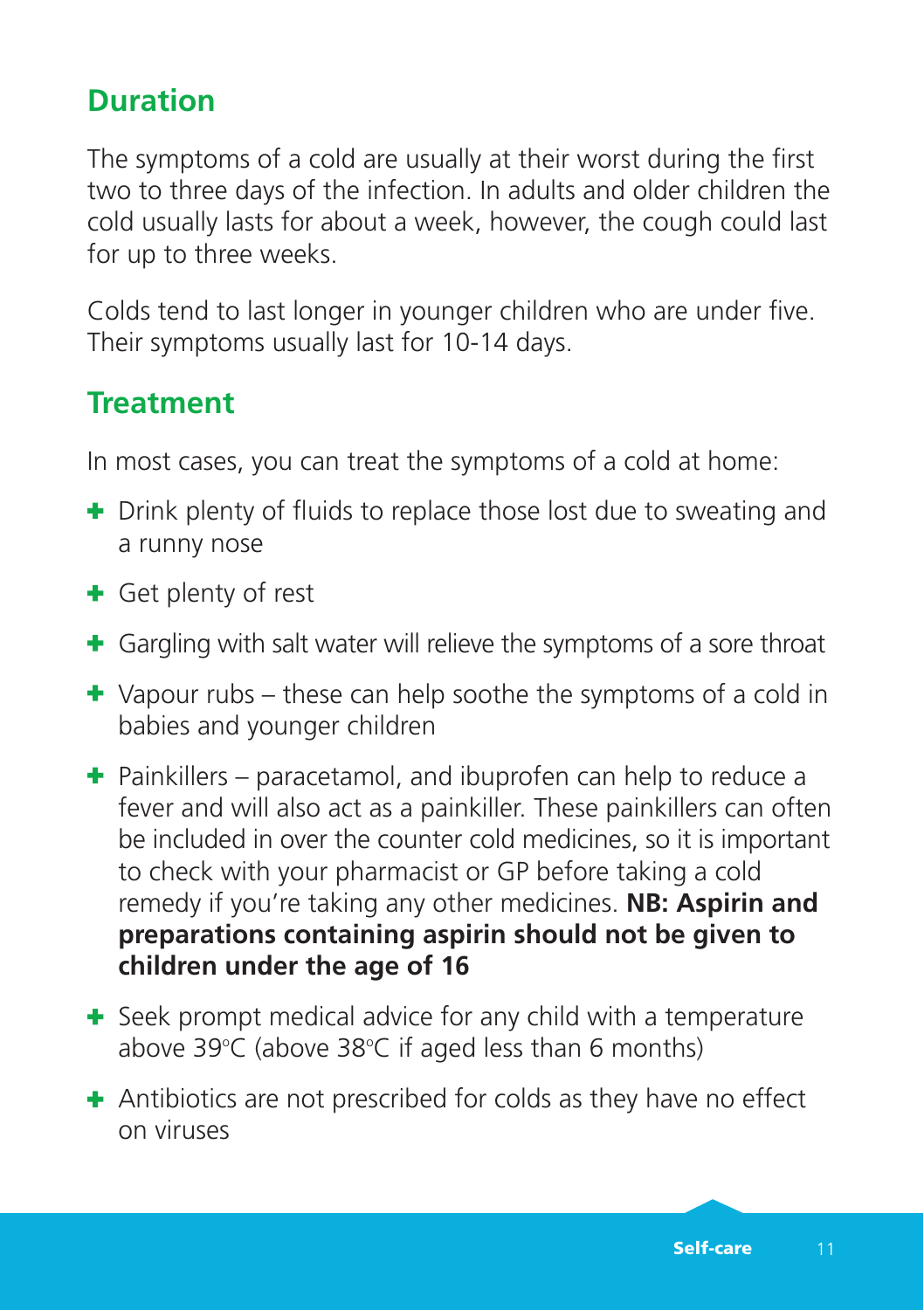# Flu

## **Symptoms**

The symptoms of a common cold and flu are very similar, but flu is much more severe. Symptoms may include:

- $\div$  Sudden fever of 38 $^{\circ}$ C or above
- Headache Tiredness
- + Aching muscles The Research Hills
- **+** Limb or joint pain
- $\div$  Diarrhoea or upset stomach  $\div$  Sore throat
- + Runny or blocked nose + Sneezing
- $\bullet$  Dry, chesty cough
	-
	-
- 
- 
- 

#### **Duration**

The symptoms of flu will usually peak after two to three days and you should begin to feel better within five to eight days. You may have a lingering cough and still feel very tired for a further two to three weeks.

## **Treatment**

Flu can generally be managed effectively at home. You should:

- **+** Drink plenty of fluids to replace those lost due to sweating and a runny nose
- **+** Get plenty of rest and keep warm
- $\div$  Painkillers paracetamol and ibuprofen will lower a high temperature and relieve the aches caused by flu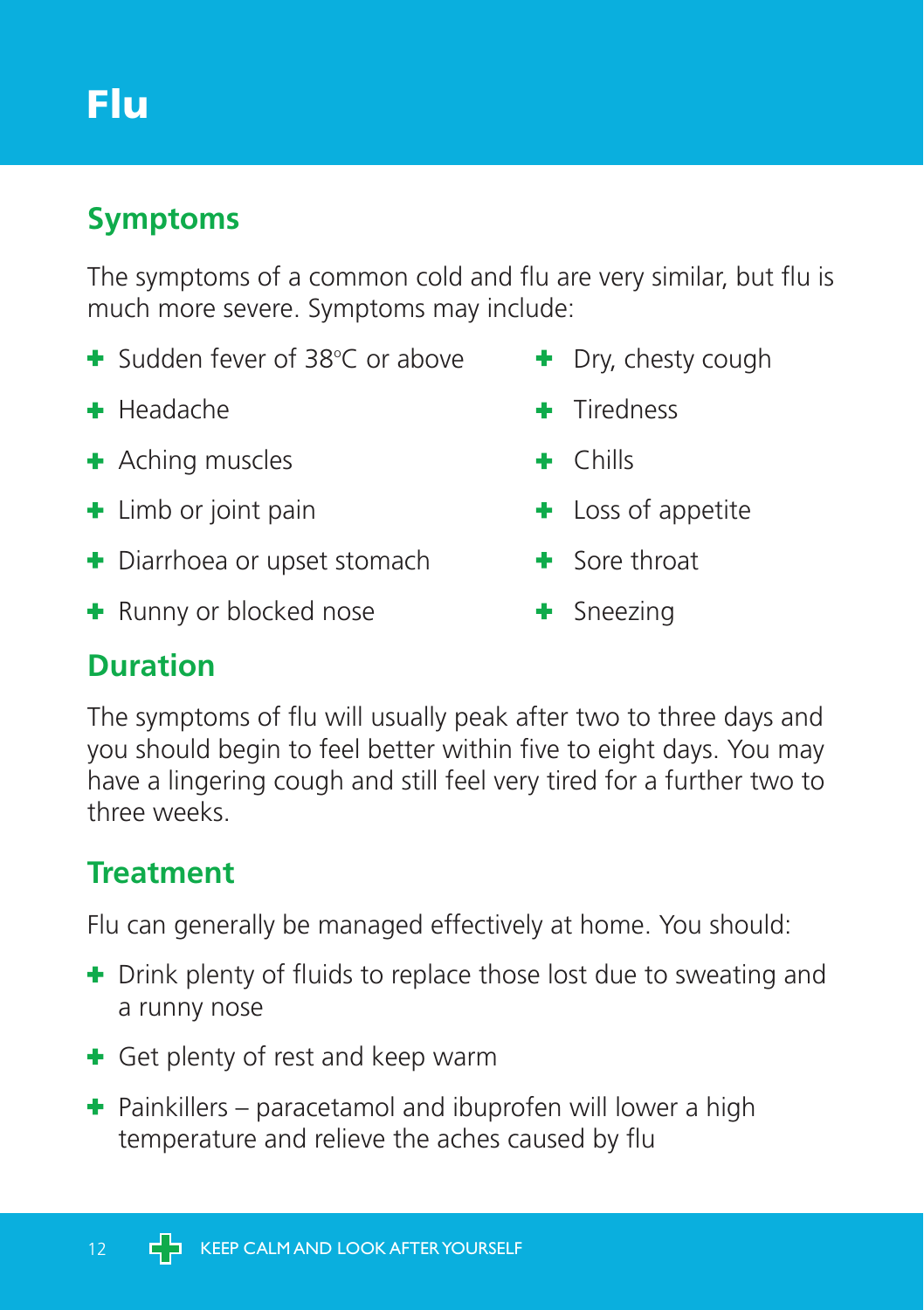Antibiotics are not prescribed for flu as they have no effect on viruses. Occasionally your GP may need to treat the complications of flu, especially serious chest infections or pneumonia, with a course of antibiotics

## Aches, pains and soreness

#### **Symptoms**

As we get older, it is natural for us to begin to experience general aches, pains and stiffness in the joints and lower back. These symptoms are rarely due to a serious underlying cause and are often worse in the cold winter months.

#### **Duration**

Generalised aches and pains should usually begin to improve within three to four days and should last no more than six weeks. If the pain worsens over time or recurs regularly for longer than six weeks you should contact your GP.

#### **Treatment**

- $\pm$  Keep moving remain as active as possible, even if you're uncomfortable. It won't cause you any harm but it could help you to get better more quickly
- $\pm$  Heat and cold a hot bath or hot water bottle can ease the pain of tense muscles, while cold from an ice pack or a bag of frozen peas (wrap in a damp cloth and apply to the painful area) can help to relieve the discomfort
- $\div$  Painkillers painkillers such as paracetamol and ibuprofen will be effective in most cases. 'Rub-on' (topical) treatments may also help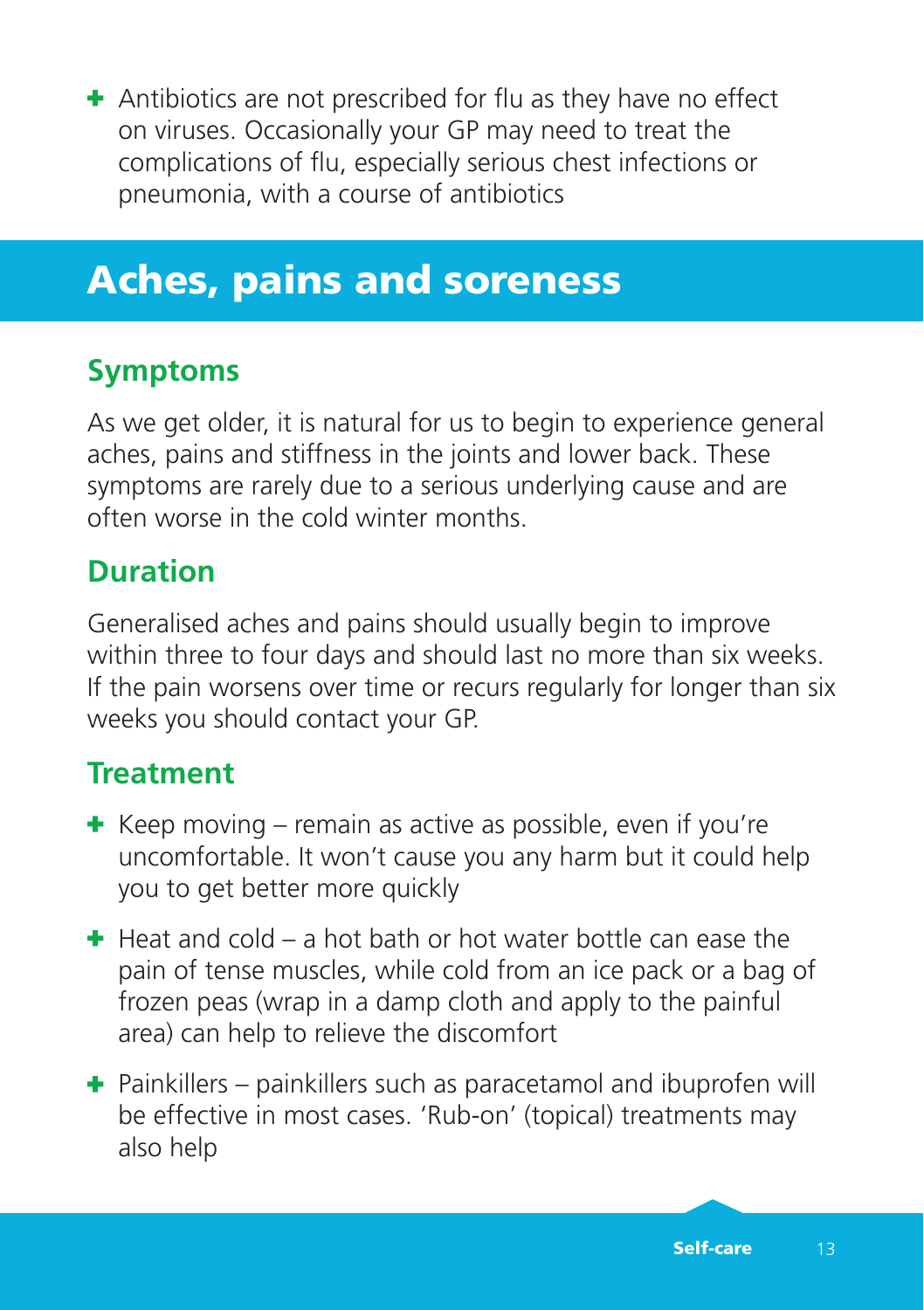## Sore throat

## **Symptoms**

A sore throat is normally a symptom of a viral infection, which will get better by itself. Symptoms may include:

- Swollen tonsils (two small glands found at the back of your throat, behind the tongue)
- **+** Enlarged and tender glands in your neck
- $\pm$  A painful, tender feeling at the back of your throat
- + Discomfort when swallowing

If you have a sore throat, you may also experience other symptoms associated with common infectious conditions, such as:

- A high temperature of 38°C or over
- **+** Aching muscles
- $\div$  A headache
- **+** Tiredness
- $\pm$  A cough
- $\pm$  A runny nose

These other symptoms will depend on what infection is causing your sore throat.

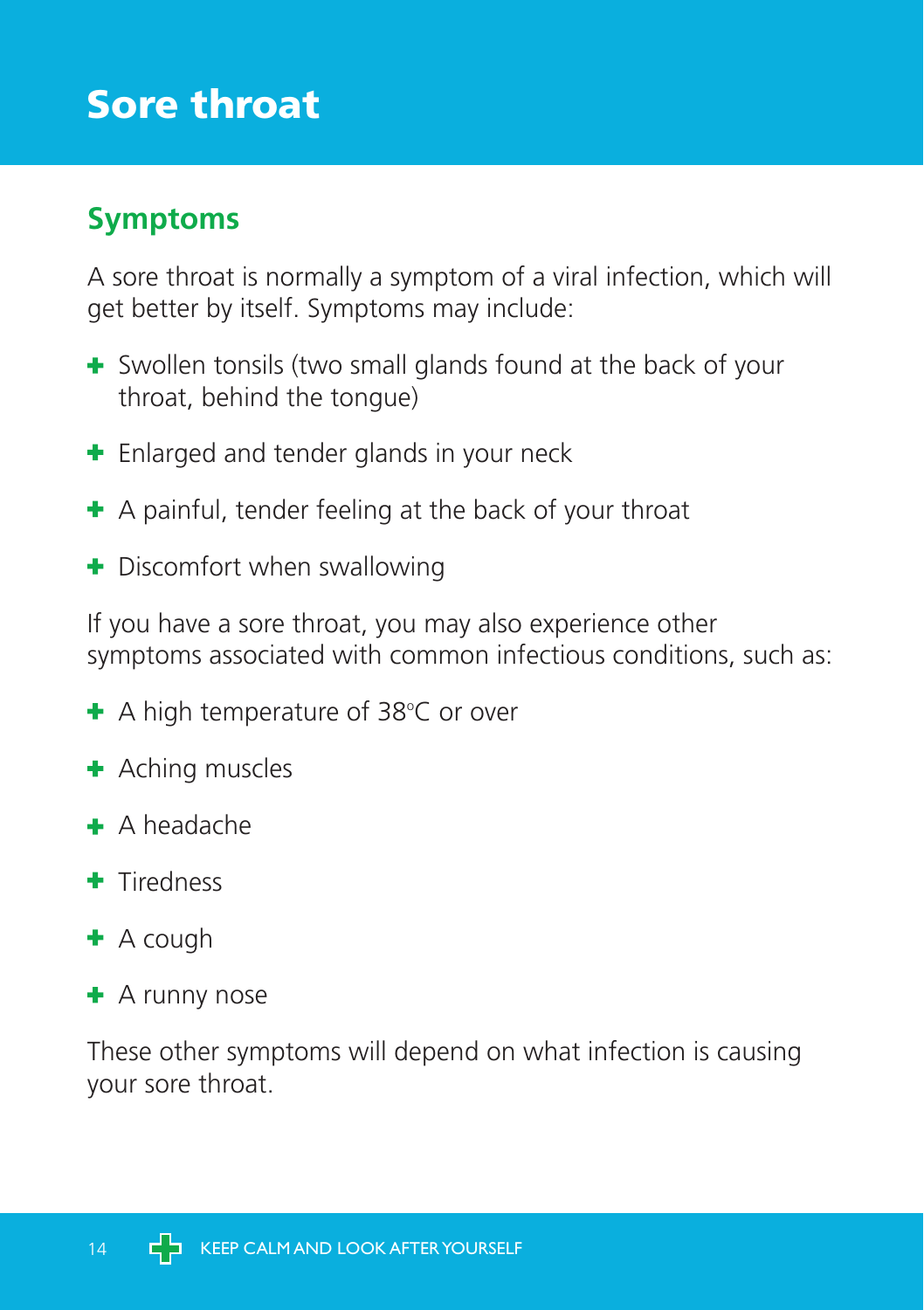#### **Duration**

The duration of your sore throat will depend on what infection is causing it, but will usually pass in three to seven days. If you have a sore throat you should make an appointment to see your GP if:

- You have a persistent high temperature above 38°C which is not reduced by medication
- Your symptoms do not improve after two weeks
- You have frequent sore throats that do not respond to painkillers, such as paracetamol or ibuprofen

#### **Treatment**

For treating sore throats, over-the-counter painkillers such as paracetamol or ibuprofen are usually recommended. These may also help to reduce a high temperature.

To help relieve the symptoms of a sore throat you should:

- + Avoid food or drink that is too hot as this could irritate your throat
- **+** Eat cool, soft food and drink cool or warm liquids
- **+** Adults and older children can suck lozenges, hard sweets, ice cubes or ice lollies
- **+** Avoid smoking and smoky environments
- + Regularly gargle with a mouthwash of warm salty water to reduce any swelling or pain
- **+** Drink enough fluids, especially if you have a high temperature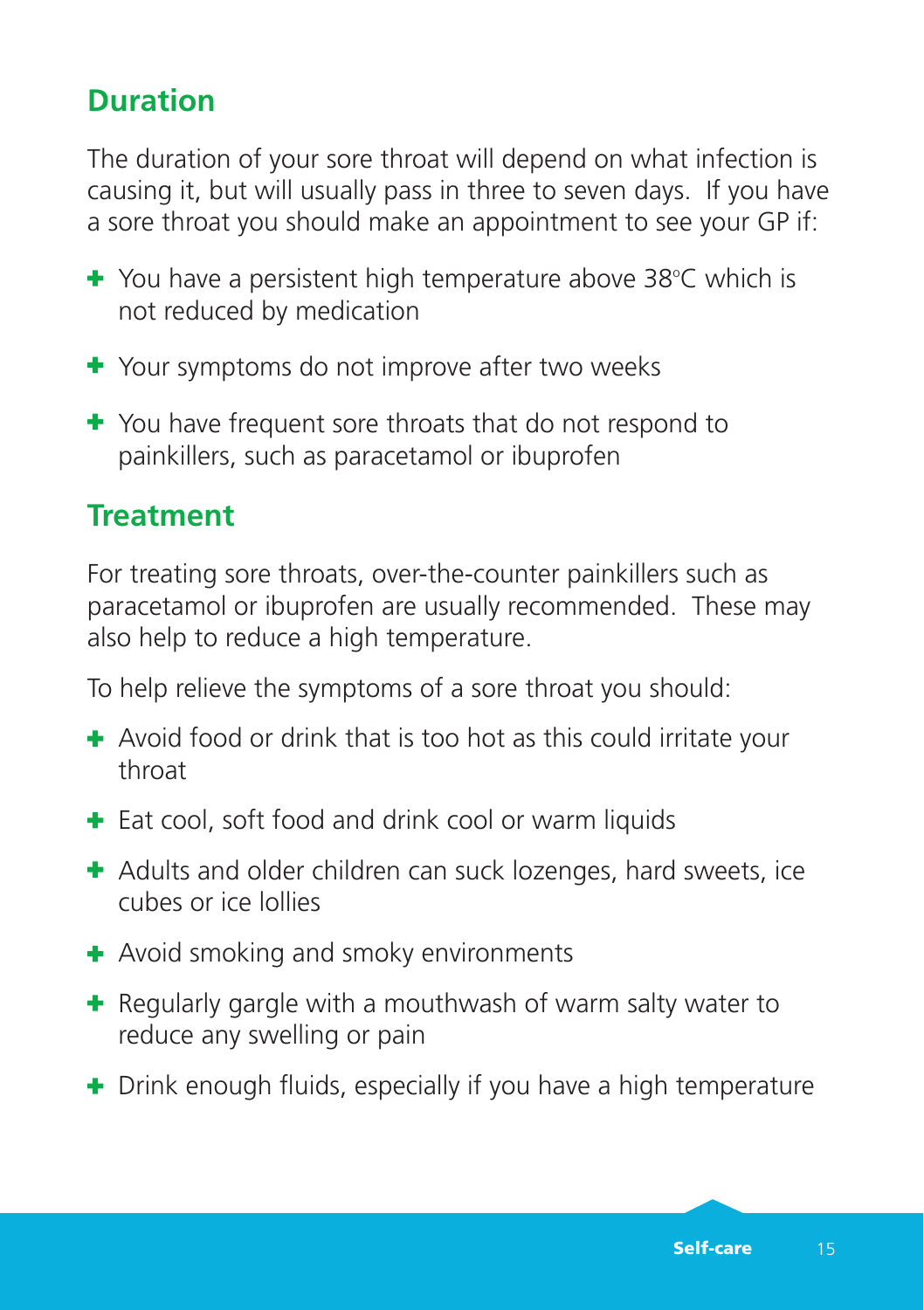# Upset stomach, diarrhoea and vomiting

## **Symptoms**

Norovirus, or the winter vomiting bug, is the most common stomach bug in the UK, affecting people of all ages. The first sign of norovirus is usually a sudden sick feeling followed by forceful vomiting and watery diarrhoea, which occurs 24 to 48 hours after you have been infected. Most people make a full recovery within a couple of days.

#### **Symptoms include:**

- **+** Loose, watery stools or diarrhoea (stools may contain traces of mucus)
- A high temperature of 38°C or above
- **+** Nausea and vomiting
- + Stomach cramps

If the diarrhoea or vomiting is severe and you are losing more fluid than you can take in, you run the risk of becoming dehydrated. The symptoms of dehydration are:

- + Passing little or no urine
- + Tiredness + Dizziness
- + Muscle cramps + Rapid heartbeat
- 
- + Headaches + Dry mouth
	-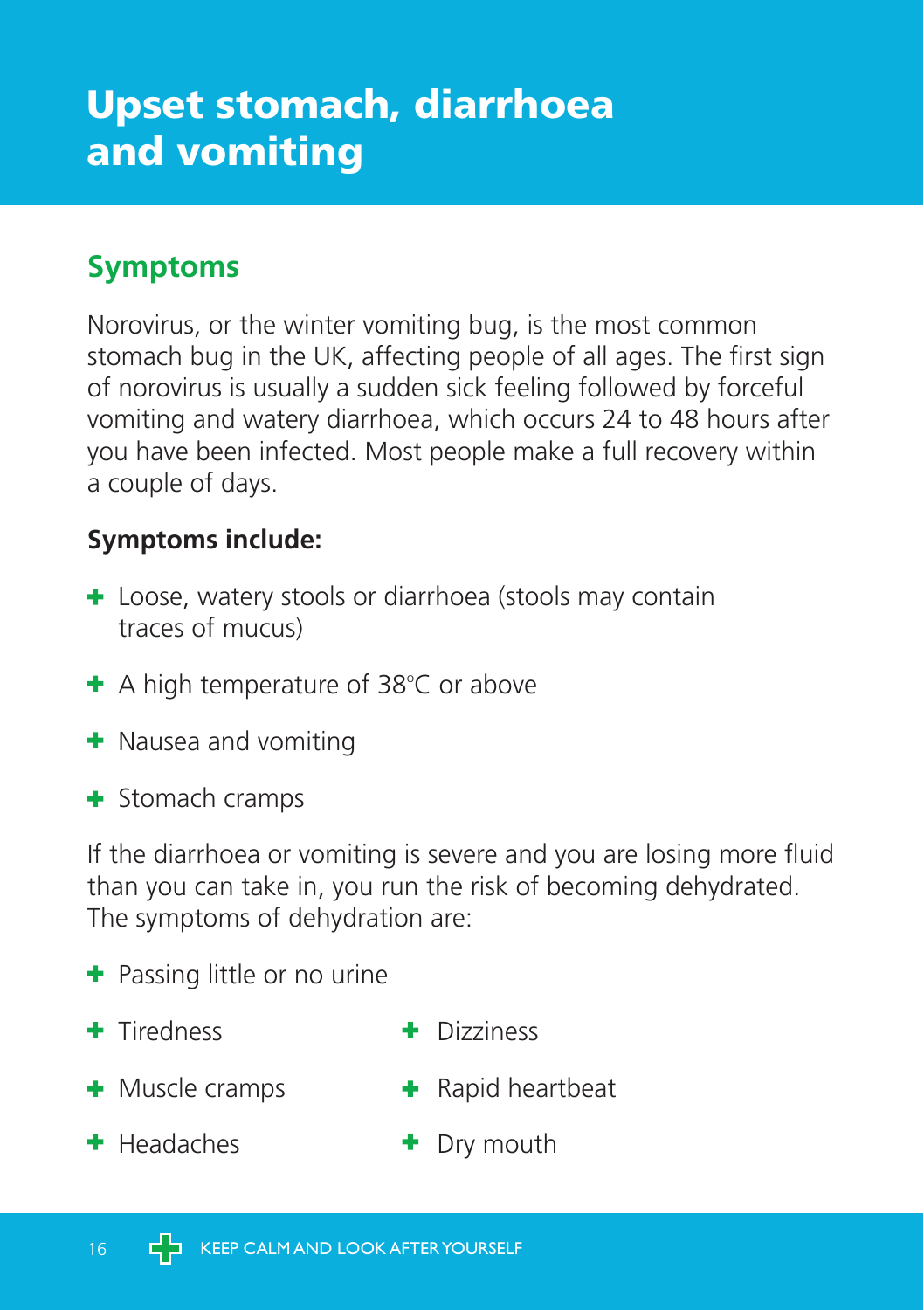#### **Duration**

Winter vomiting is spread very easily from person to person, so take care with hand washing and general hygiene to protect the rest of your family. Take care not to infect other vulnerable people such as older people or those with a lower immune system like diabetics.

#### **Do not go to your GP, A&E or any other health clinic as you risk infecting other people.**

Your symptoms should begin to improve after 48 hours but may continue for up to seven days. If you are still vomiting after 48 hours have passed, or if the diarrhoea is not beginning to settle after four days, you should telephone your GP for advice.

#### **Treatment**

Most diarrhoea and vomiting do not require treatment and will improve after a few days. You can manage the symptoms at home:

- **+** Drink plenty of fluids it is important that you replace any fluids that your body loses through vomiting or diarrhoea. Drink at least two litres (3.5 pints) of water a day, plus 200ml (a third of a pint) of water every time you pass diarrhoea.
- $\pm$  Try to maintain a healthy diet avoid eating foods that are high in fat or sugar as they could make your symptoms worse. You will be able to tolerate light, plain foods such as rice or wholemeal bread, better than you can spicy or rich foods. It may be easier for you to eat six small meals a day rather than three larger meals

To reduce the risk of passing the virus on to others it is important to wash your hands regularly and stay at home until you are clear of symptoms for 48 hours.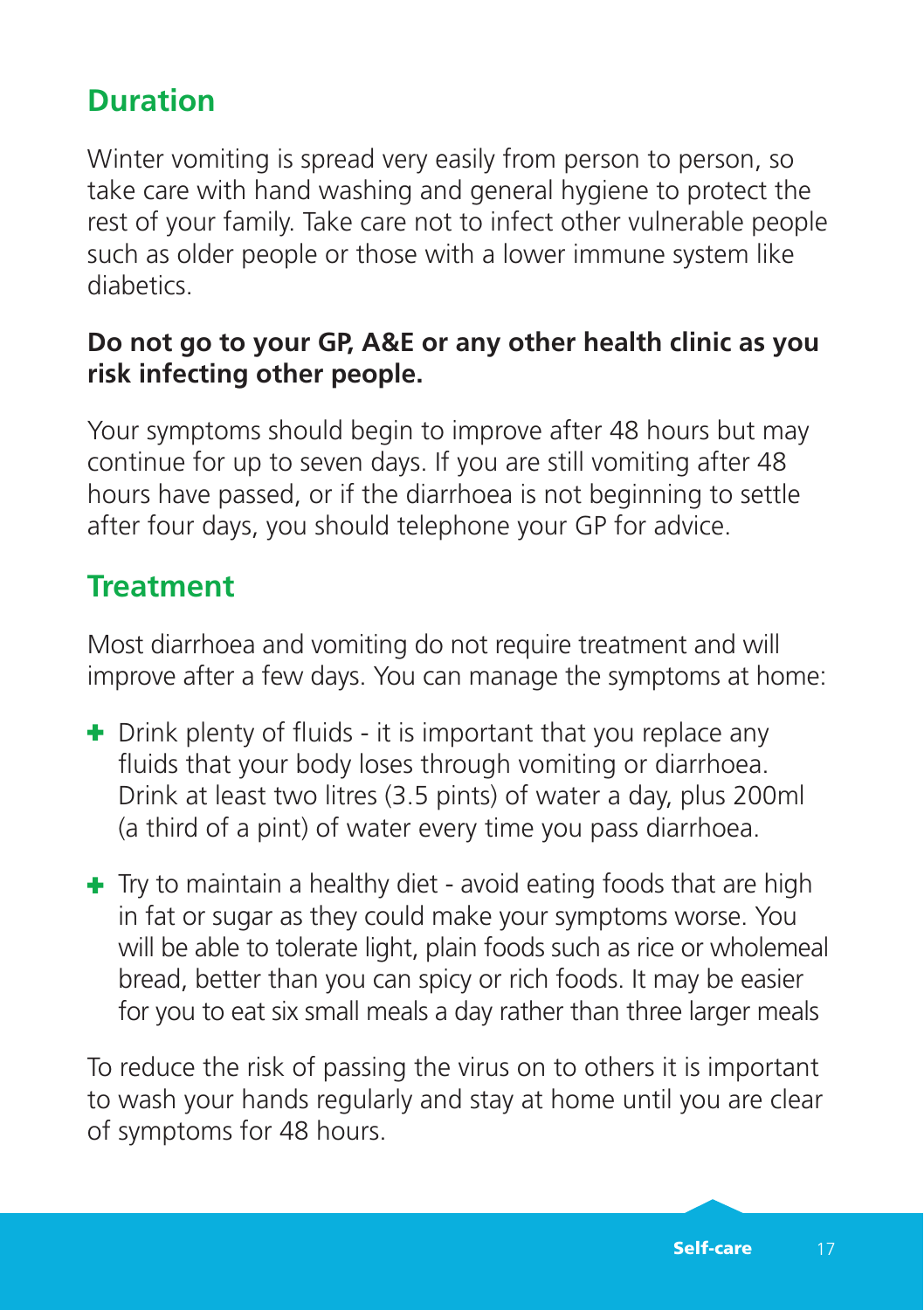# Cold sores

## **Symptoms**

Cold sores are small blisters that develop on the lips or around the mouth, caused by the herpes simplex virus. You will not usually notice any symptoms when you are first infected. When the outbreak of cold sores does happen, the symptoms are:

- <sup>+</sup> A tingling, itching or burning sensation around your mouth
- Small fluid-filled sores, commonly on the edge of the lower lip
- **+** Sore throat

#### **Duration**

Cold sores will usually disappear by themselves, without treatment, after 7 to 10 days.

#### **Treatment**

Cold sores will usually clear up without treatment and without any scarring, however, anti-viral cold sore creams can be bought over the counter which may speed up the healing time of a cold sore infection.

Cold sore creams are most effective if they are applied as soon as symptoms develop and before the blisters appear. Using an antiviral cream after this initial period is unlikely to have much effect.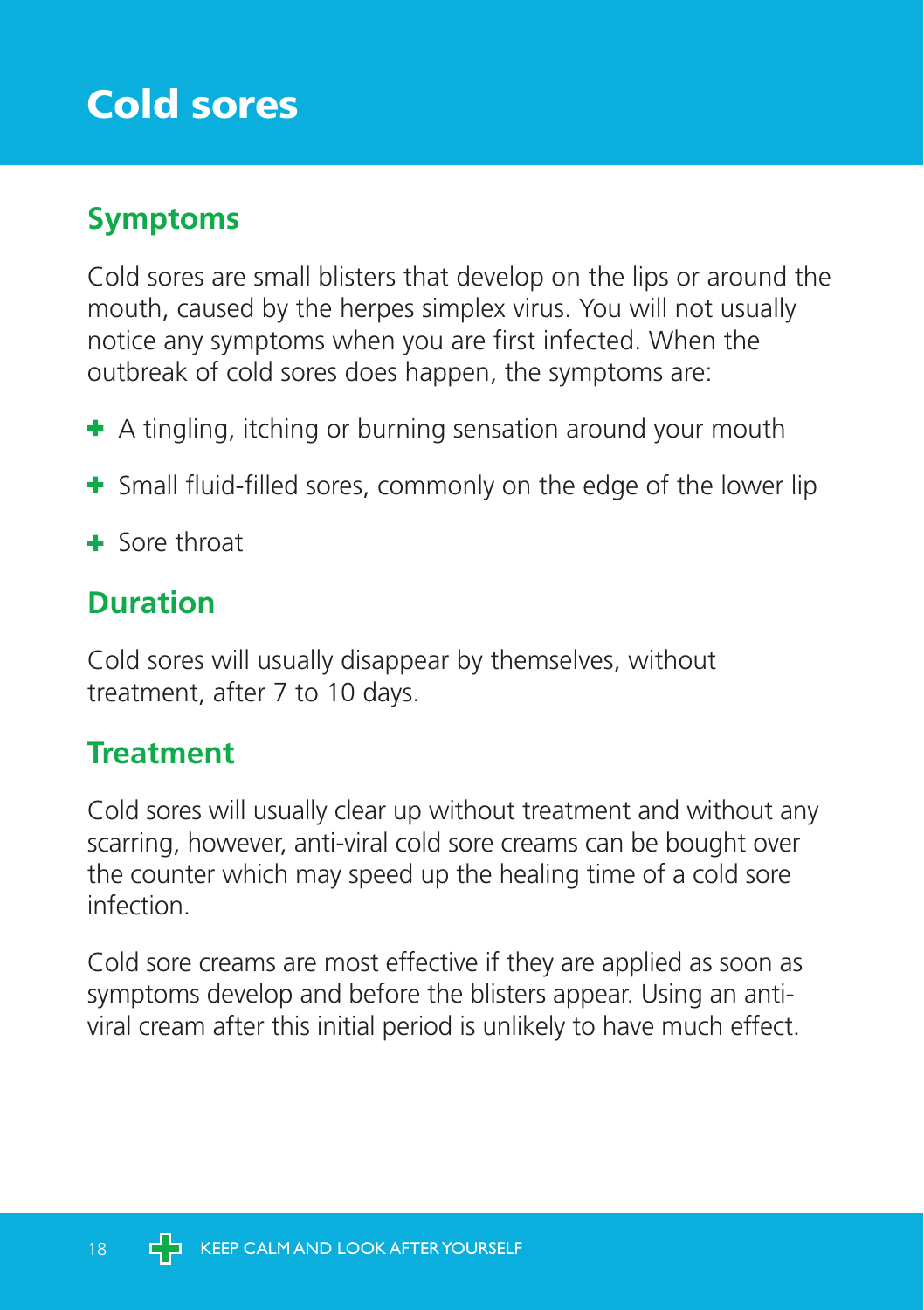These symptoms are listed in order of urgency, with the most urgent first:

- **1.** If you develop a severe headache and are sick
- **2.** If your skin is very cold or has a strange colour, or you develop an unusual rash
- **3.** If you feel confused, have slurred speech or are very drowsy
- **4.** If you have difficulty breathing. Signs that suggest breathing problems can include:
	- **+** Breathing quickly
	- $+$  Turning blue around the lips and the skin below the mouth
	- **+** Skin between or above the ribs getting sucked or pulled in with every breath
- **5.** If you develop chest pain
- **6.** If you have difficulty swallowing or are drooling
- **7.** If you cough up blood
- **8.** If hearing problems develop or if there is fluid coming out of your ears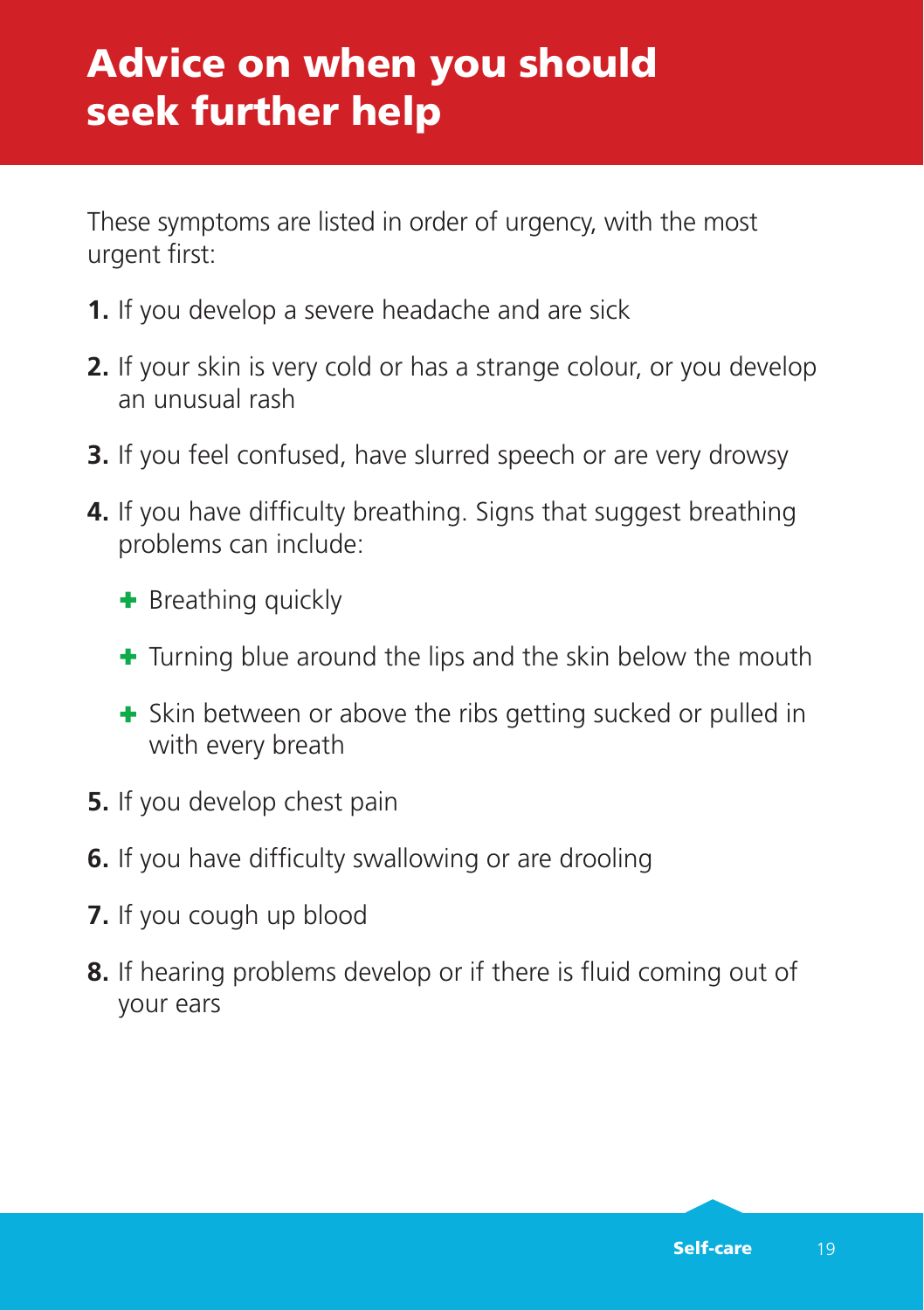## Information on your local NHS services

If you are injured or unwell there are a number of different NHS services that you can access. If you are unsure if a service can treat your condition, just call ahead and ask.

#### **Pharmacist**

Your local pharmacy provides expert advice on common health problems and many pharmacies have early and late opening hours.

Details are available at www.nhs.uk or by calling the 111 service.

#### **Think Pharmacy First**



This scheme is designed so that if patients are unwell, they may not need to make an appointment to see a GP, they can instead go to a local community pharmacist who will provide free advice on the best treatment for a wide range of illnesses and minor ailments.

As well as free medical advice, the local community pharmacy can now also provide free medication for some illnesses and minor ailments under Think Pharmacy First. Think Pharmacy First allows people who receive free prescriptions to go straight to their pharmacist to receive treatment without needing to visit their GP to get a prescription first.

The scheme is available to adults who are entitled to free prescriptions on the grounds of low income and their children along with all people aged 60 or over.

To get this free treatment, patients will need to sign the prescription the pharmacist prescribes and show proof that they do not have to pay. Proof could be their HC2 certificate or income support.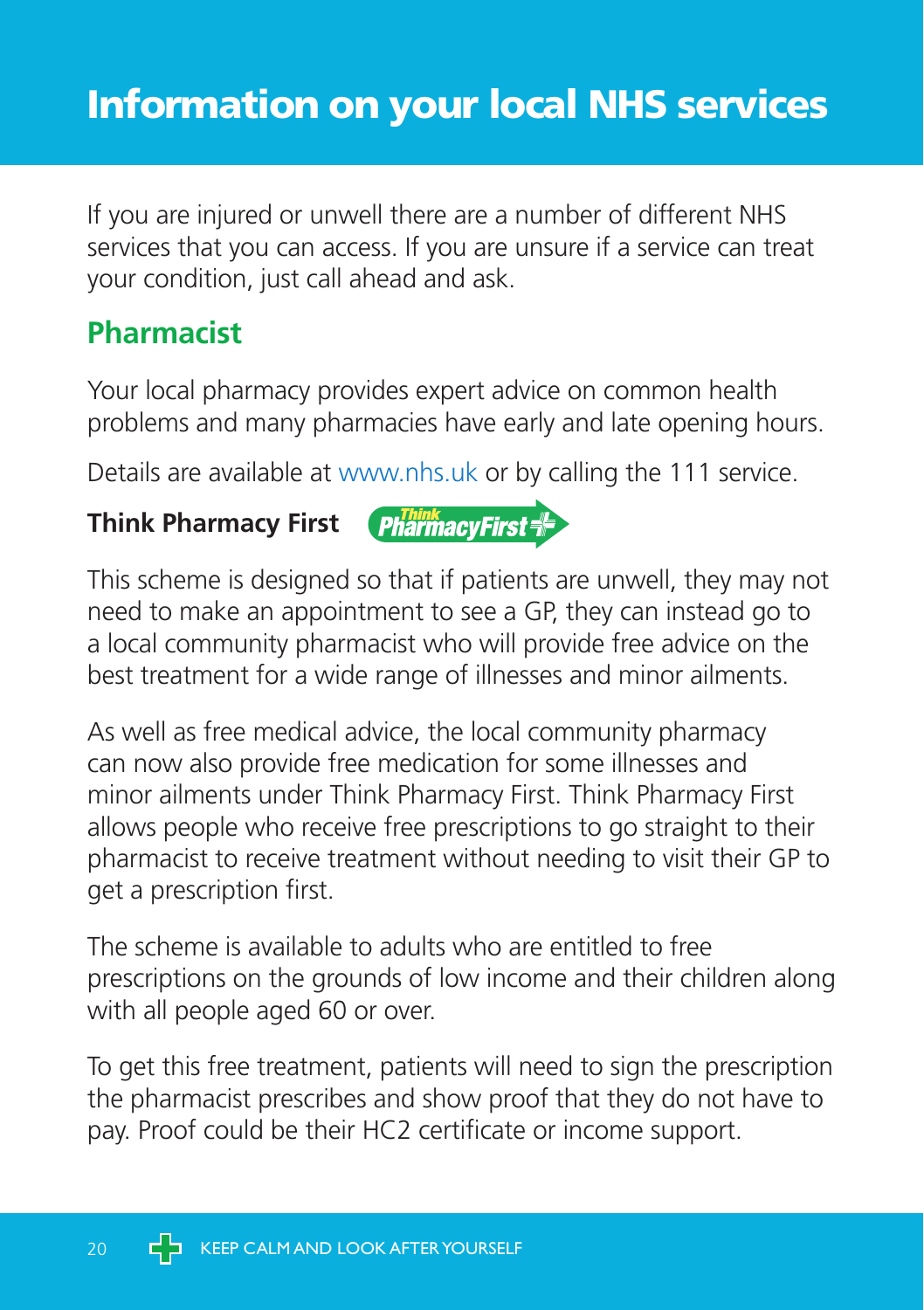To receive free medicines for a child on the Think Pharmacy First scheme the parent or guardian must also be eligible for free prescriptions.

#### **GP practices and out of hours GP services**

Your GP practice treats the majority of your healthcare needs and is usually the first point of contact for most medical issues.

Everyone should be registered with a GP practice - if you are not registered, you can find information about local GP practices at www.nhs.uk

GP practices are usually open Monday to Friday (excluding bank holidays). Many now open extended hours – sometimes earlier in the morning or later in the evening and some are open on a Saturday. Please check with your practice for details.

If you need to see a GP when your own practice is closed, contact the 111 service who can help.

## **Urgent dental treatment and out of hours access**

You can contact the out of hours dental service through the 111 service.

## **NHS Walk-in Centres or NHS Minor Injuries Units**

For treatment of minor illnesses or injuries without an appointment choose an NHS Walk-in Centre or Minor Injuries Unit:

**Battle Hill Health Centre Walk-in Service**, Belmont Close, Wallsend, NE28 9DX. Tel: 0191 295 8520. A GP led service, open 8am to 8pm, seven days a week. (continued overleaf)